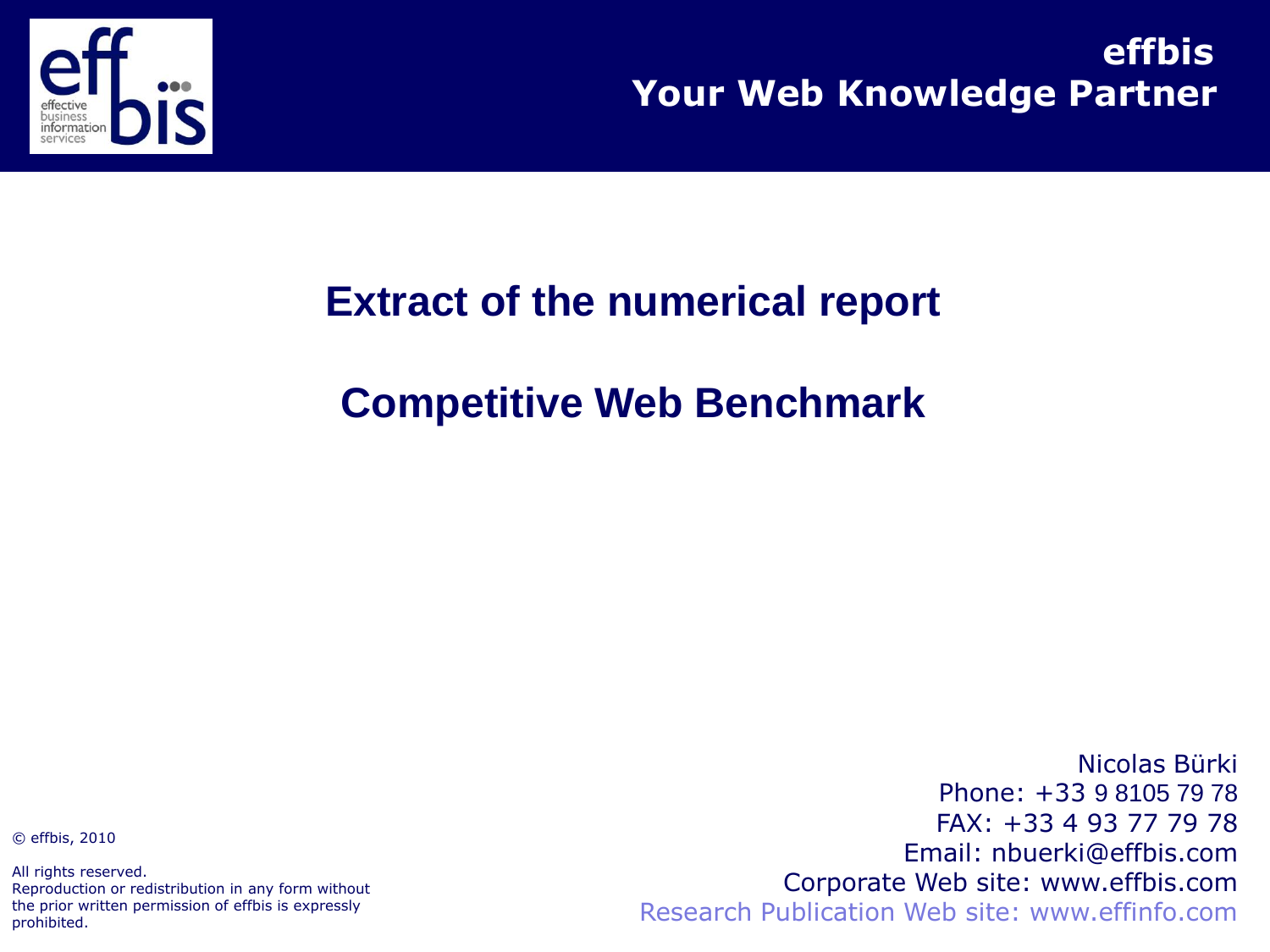

- **This extract aims to provide you more** insights about effbis' competitive Web benchmark in particular:
	- Structure / hiearchy of our scoring methodology
	- How corrective actions are priortized and classfied into short-, mid- and long-term recommendations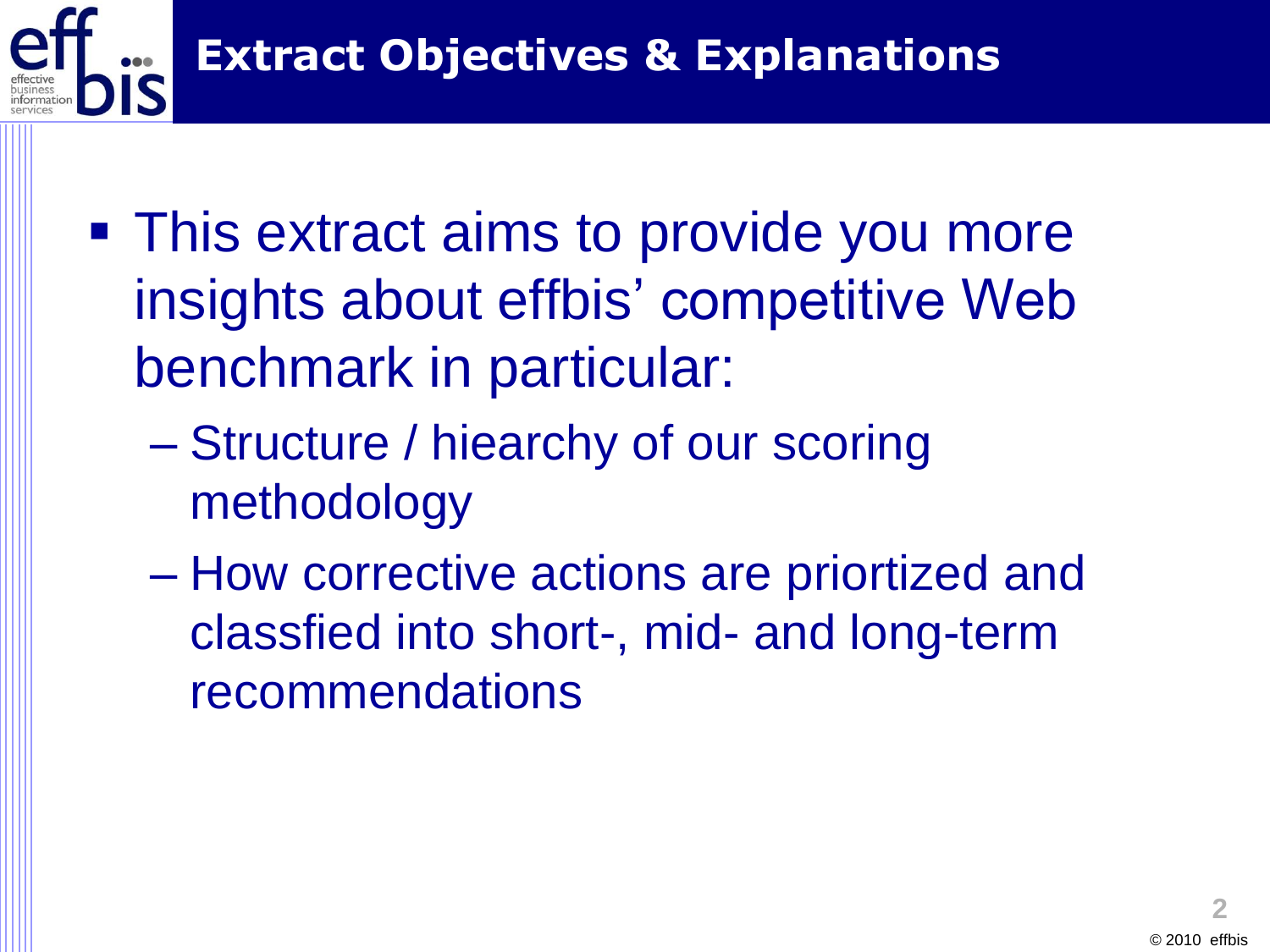# **Overall Site Effectiveness**

**The competitive Web benchmark provides the scores of your Web sites on 4 levels:**

- **Overall effectiveness score (see below)**
- **Level 2: Main Category score (e.g. in this extract: site effectiveness)**
- **Level 3: Sub-categories par of the main category**
- **Level 4: Criterions par of the sub-categories**

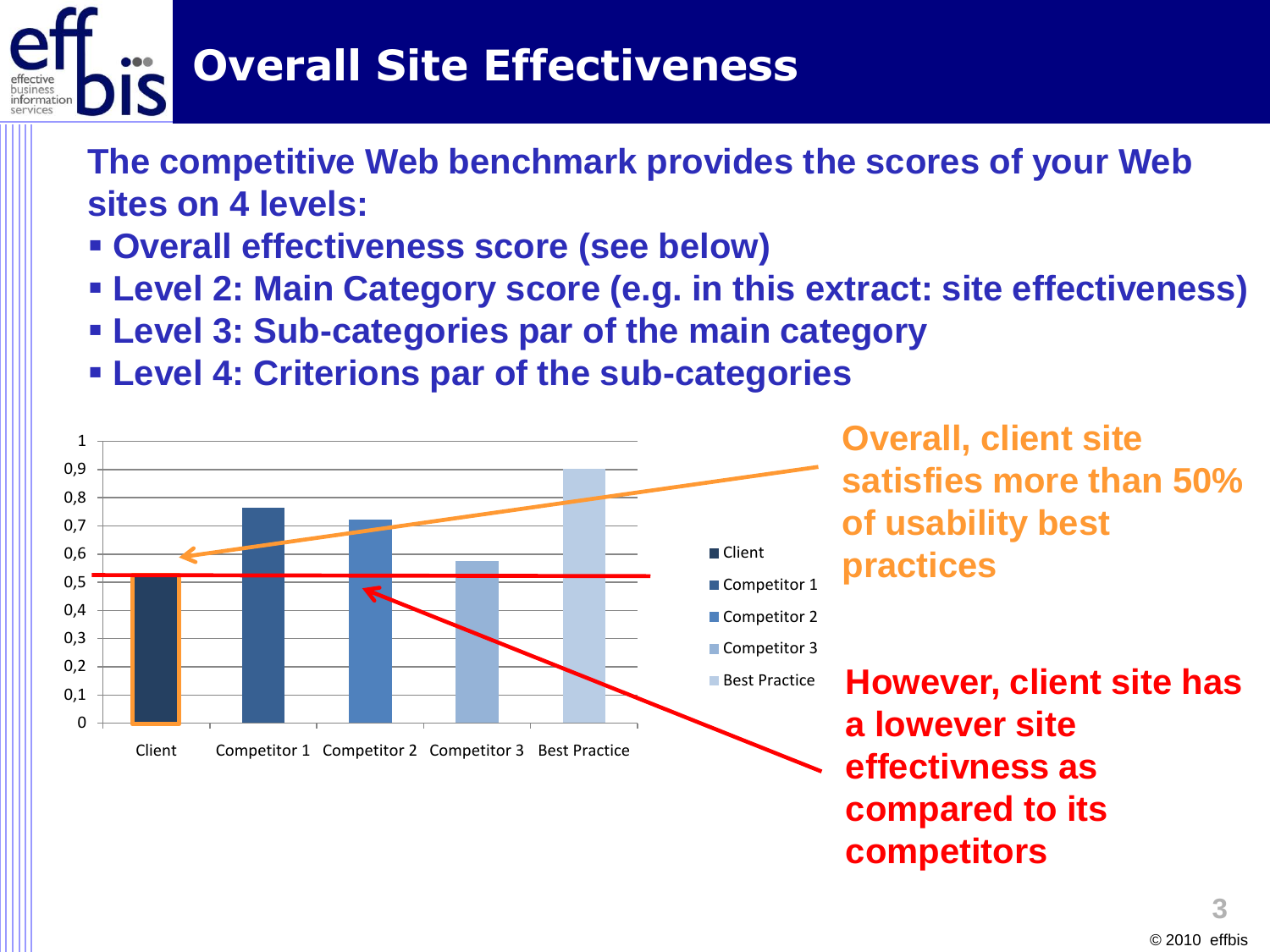#### **Site Effectivness – Drill Down to subcategories (Level 2)** business<br>informat



| <b>Site Usability Effectivness</b>            | Client | <b>Competito</b> | N<br>Competitor | Competitor 3 | Practic<br><b>Best</b> |  |
|-----------------------------------------------|--------|------------------|-----------------|--------------|------------------------|--|
| <b>Primarily Navigation Elements</b>          | 0,7    |                  |                 |              |                        |  |
| <b>Secondarily Navigation Elements</b>        |        |                  | 0.9             |              |                        |  |
| <b>Page Effectiveness</b>                     |        |                  |                 |              |                        |  |
| <b>Link Usage &amp; Information Structure</b> |        | J                |                 |              |                        |  |
| <b>General Site Usability</b>                 |        | 0.9              | 0.6             |              |                        |  |
| <b>Interaction</b>                            | 0,5    | 0.8              | 0,9             |              |                        |  |
| <b>Images</b>                                 | 0.4    |                  | 0.5             |              |                        |  |
| <b>Total</b>                                  | 0.5    | я                | 0.7             | 0.6          | 0.9                    |  |

**4 Out of the 7 Level-2 categories, client site perfoms better in one category but underperforms in 6 categories as compared to its competitors**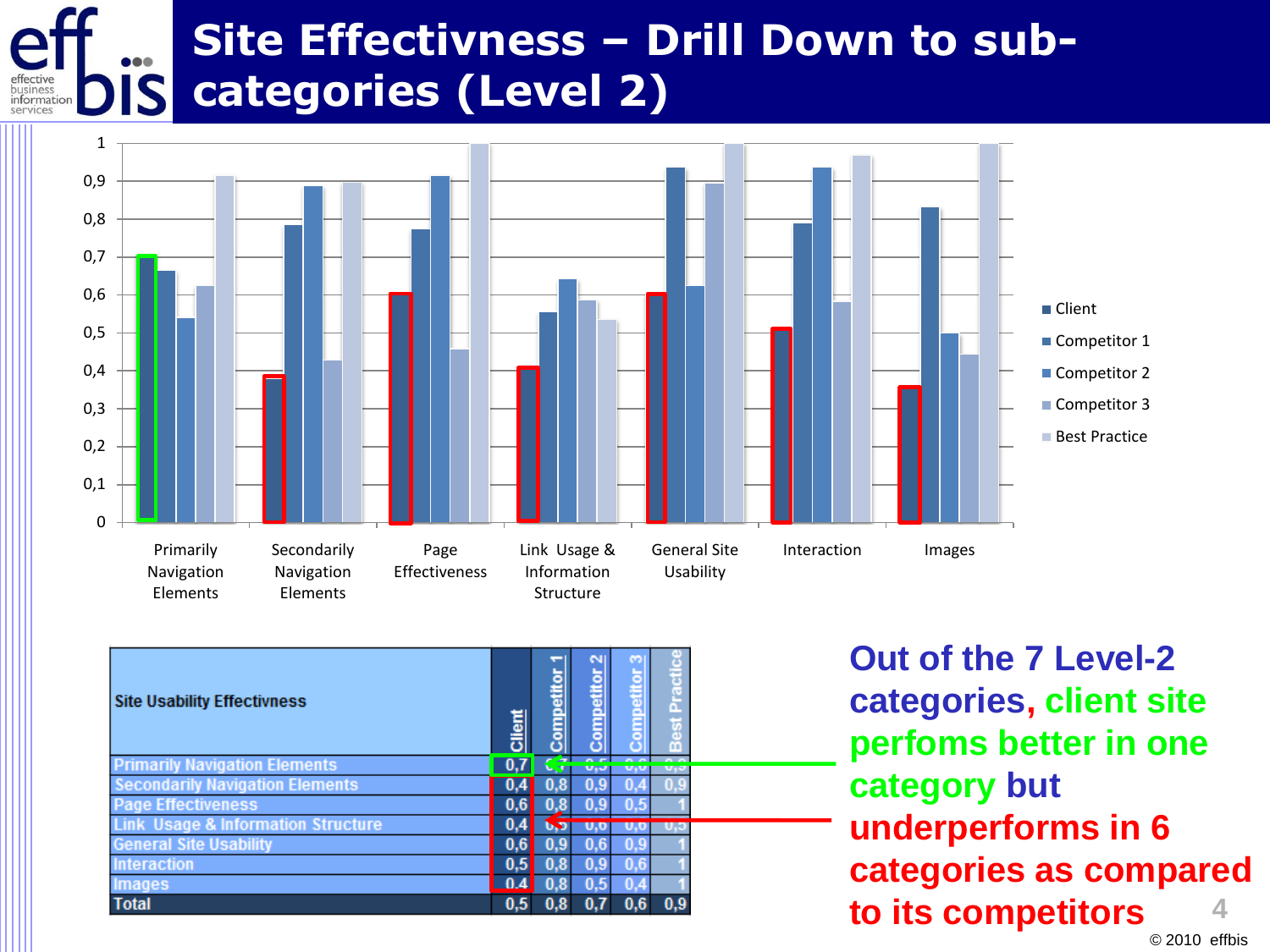#### **Site Effectivness – Drill Down to sub-subcategories (Level 3)** business<br>informat



#### **No immediate action required**

**Critical Action Required**

#### **Action Required**

- Competitor 1
- Competitor 2

■ Client

- Competitor 3
- **Best Practice**

#### **Detailed Drilled Down on Level 3 category**



| <b>Primarily Navigation Elements</b> | Client | ā<br>ompeti | $\mathbf{\tilde{c}}$<br>Competitor | m<br><b>Competitor</b> | ō<br><b>Best Practi</b> | 0,<br>0,<br>،0<br>0,3 |
|--------------------------------------|--------|-------------|------------------------------------|------------------------|-------------------------|-----------------------|
| <b>Global Navigation Bar</b>         | 0.8    |             |                                    |                        |                         |                       |
| Visitor position within Web site     |        |             |                                    |                        |                         | 0,                    |
| <b>Home Page Access</b>              |        |             |                                    |                        |                         | 0,:                   |
| <b>Text Navigation</b>               |        |             |                                    |                        |                         |                       |
| <b>Total</b>                         |        |             |                                    |                        |                         |                       |

© 2010 effbis

**5**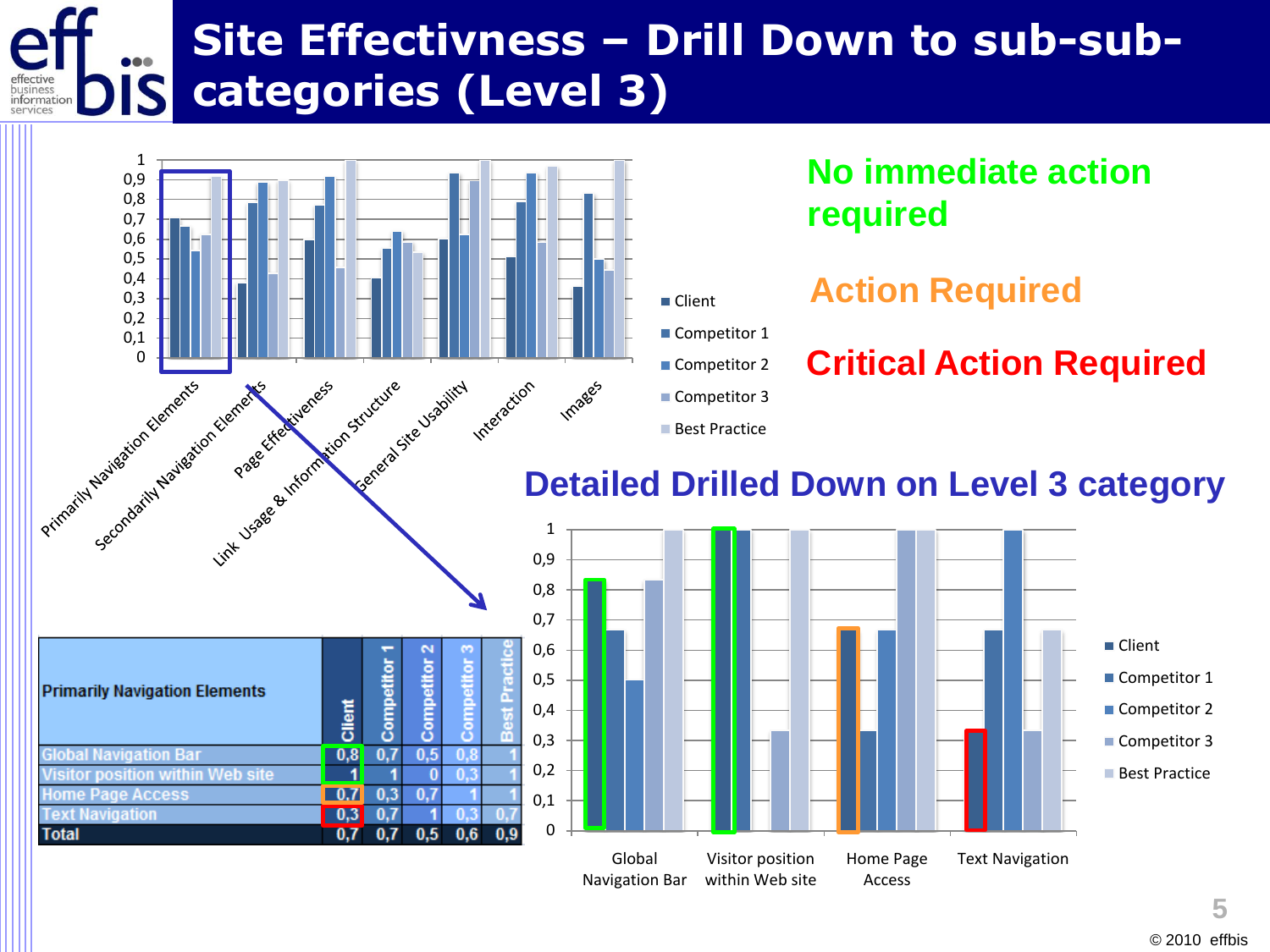# **Site Effectivness – Drill Down to final usability best practices (criterion)**

#### **Level 3 category**

**Level 2 category**

#### **Usability Best Practice Criterions, in total over 200 criterions**

|                                                       |          |                         |                | ø<br>ă           |             |
|-------------------------------------------------------|----------|-------------------------|----------------|------------------|-------------|
| <b>Primarily Navigation Elements</b>                  |          |                         |                |                  |             |
|                                                       |          |                         |                |                  |             |
|                                                       | Client   | Competitor              | Competitor     | ర్రె             | Best        |
| <b>Global Navigation Bar</b>                          | 0,8      | 0,7                     | 0,5            | 0,8              |             |
| Visitor position within Web site                      | 1        | $\overline{\mathbf{1}}$ | $\overline{0}$ | 0,3              |             |
| <b>Home Page Access</b>                               | 0.7      | 0,3                     | 0.7            | -1               |             |
| <b>Text Navigation</b>                                | 0,3      | 0.7                     | 1              | $\overline{0,3}$ | 0.7         |
| <b>Total</b>                                          | 0,7      | 0,7                     | 0,5            | 0,6              | 0,9         |
|                                                       |          |                         |                |                  |             |
| <b>Global Navigation Bar</b>                          | 0.8      | 0.7                     | 0,5            | 0.8              |             |
| Available on all pages.                               | 1        | 1                       | 1              | 1                |             |
| Formatted consistently throughout the site            | 1        | 1                       | 1              | $\overline{1}$   |             |
| Placed consistently throughout the site.              | 1        | 1                       | $\bf{0}$       |                  |             |
| Placed horizontally.                                  | 1        | 1                       | $\bf{0}$       | 0                |             |
| Navigation bar is used as marketing tool such as      |          |                         |                |                  |             |
| navigation entries explicitly named product           |          |                         |                |                  |             |
| categories or industries (e.g. not just "products"    |          |                         |                |                  |             |
| "services" or "industry" entries).                    | 1        | 0                       | 1              | 1                |             |
| Global navigation bar contains entries for all major  |          |                         |                |                  |             |
| site seaments.                                        | $\bf{0}$ | $\bf{0}$                | $\bf{0}$       | 1                |             |
|                                                       |          |                         |                |                  |             |
| <b>Visitor position within Web site</b>               | 1        | 1                       | $\bf{0}$       | 0,3              |             |
| visitor's relative position within the site such as   |          |                         |                |                  |             |
| inverted colours of navigation bar entries (1st and   |          |                         |                |                  |             |
| 2nd level).                                           | 1        | 1                       | $\bf{0}$       | 1                |             |
| Textual navigation path.                              | 1        | 1                       | $\overline{0}$ | $\overline{0}$   |             |
| Textual navigation path elements are clickable        |          |                         |                |                  |             |
| (except the active level/page)                        | 1        | 1                       | $\bf{0}$       | $\overline{0}$   |             |
|                                                       |          |                         |                |                  |             |
| <b>Home Page Access</b>                               | 0,7      | 0,3                     | 0,7            | 1                |             |
| Corporate logo links to home page (except on          |          |                         |                |                  |             |
| home page, on which the link is deactivated).         | 1        | 1                       | $\bf{0}$       |                  |             |
| Corporate logo is in the upper left corner.           | 1        | $\overline{0}$          | 1              | 1                |             |
| Home page is accessible through global navigation     |          |                         |                |                  |             |
| bar entry named "Home"                                | 0        | $\bf{0}$                | 1              | 1                |             |
| <b>Text Navigation</b>                                | 0,3      | 0,7                     | 1              | 0,3              | $0,\bar{i}$ |
| Text navigation available at bottom of all interior   |          |                         |                |                  |             |
| pages.                                                | 0        | 1                       | 1              | $\bf{0}$         |             |
| Text navigation mirrors and complements entries of    |          |                         |                |                  |             |
| global navigation bar (such as privacy policy, legal, |          |                         |                |                  |             |
| about us. etc.)                                       | 0        | 0                       | 1              | $\bf{0}$         |             |
| Text navigation is text-based (e.g. not image-        | 1        | 1                       | 1              | 1                |             |
|                                                       |          |                         |                |                  |             |

**Each unsatisfied each usability best practice criterion (e.g. marked with 0) indicates where a corrective action is required.** 

**Each unsatisfied criterion is documented with a screenshot and complemented with a real-life best practice example screenshot to provide inspiration of how to fix the issue**

**The priorities for corrective action is determined by the overall level 3 category score and/or level 2 category score.** For example:

**Low critical: if categories scores are** higher than all or some key competitive sites

■ High critical; if categories scores are lower than all or some key competitive sites

**Further, our corrective action will be classified into short, mid- and longterm recommendation by considering the added value vs implementation effort.**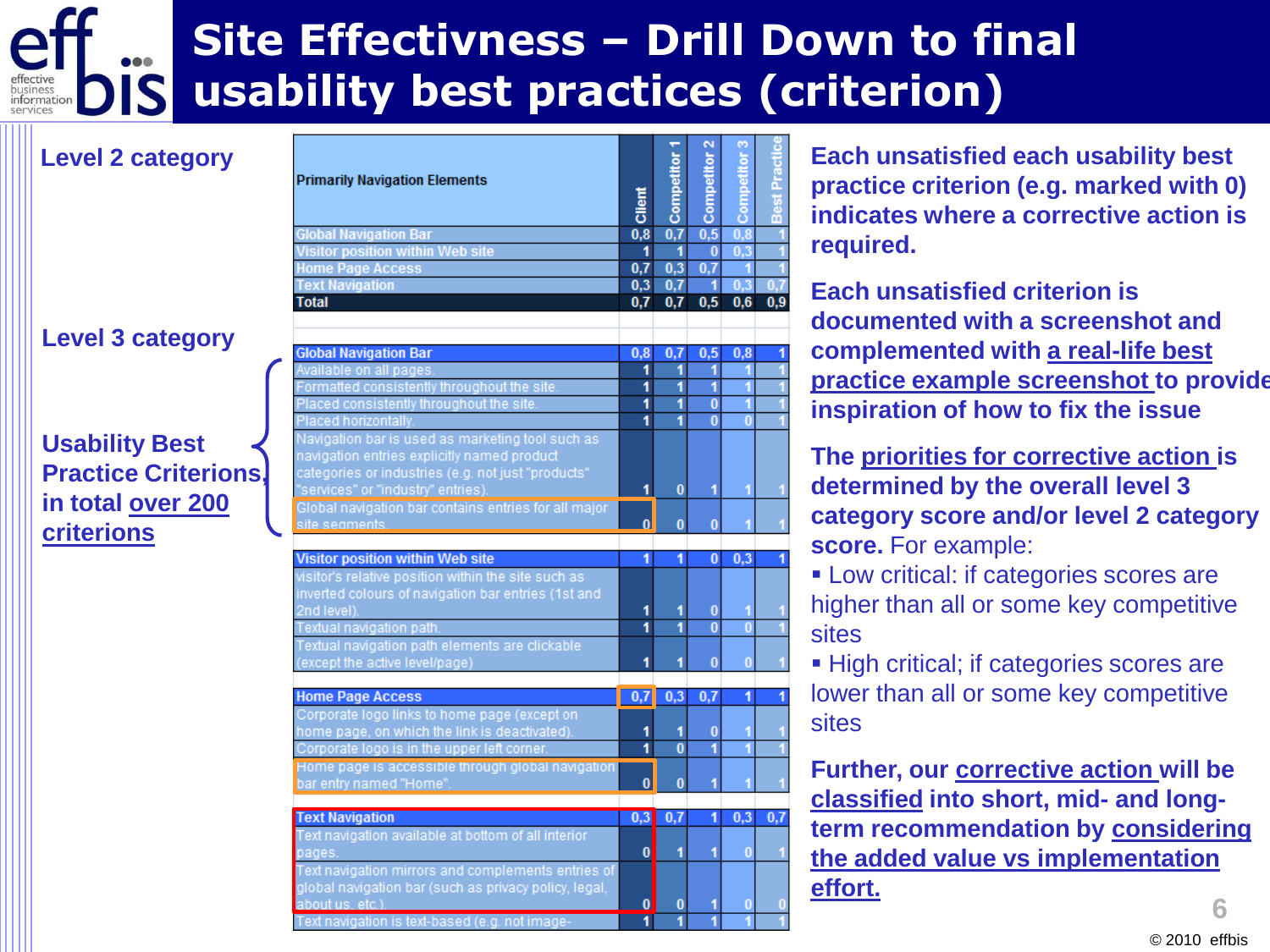# **Competitive Web Benchmark Key Facts**

- Basic set up: **over 200 criterions** that we score
- **Additional categories** for eCommerce sites, customer support, online marketing/SEO, etc.
- Neutral & objective measurement
- Each unsatisfied criterion is documented with screenshot and complemented with a **real-life best practice** example screenshot to provide inspiration of how to fix the issue

## **Benefits**

- Prioritises, documents and manages change process
- Tool for agreeing and communicating design/development priorities, future spending and business decisions.
- Increased site visitor experience
- Reduced time to find consensus